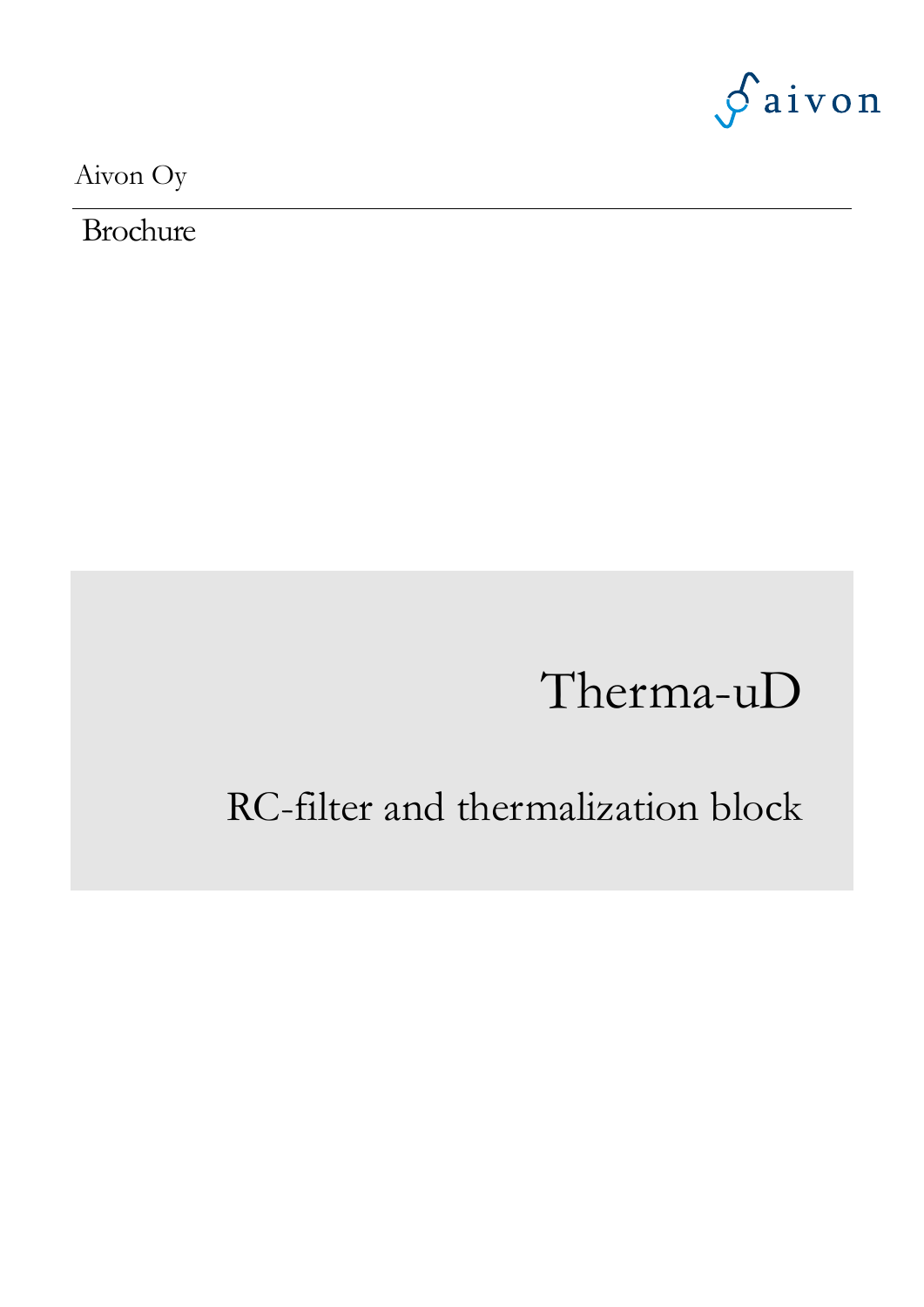**A I V O N O Y**

### Therma-uD



 Aivon Oy Valimotie 13A 00380 Helsinki, Finland www.aivon.fi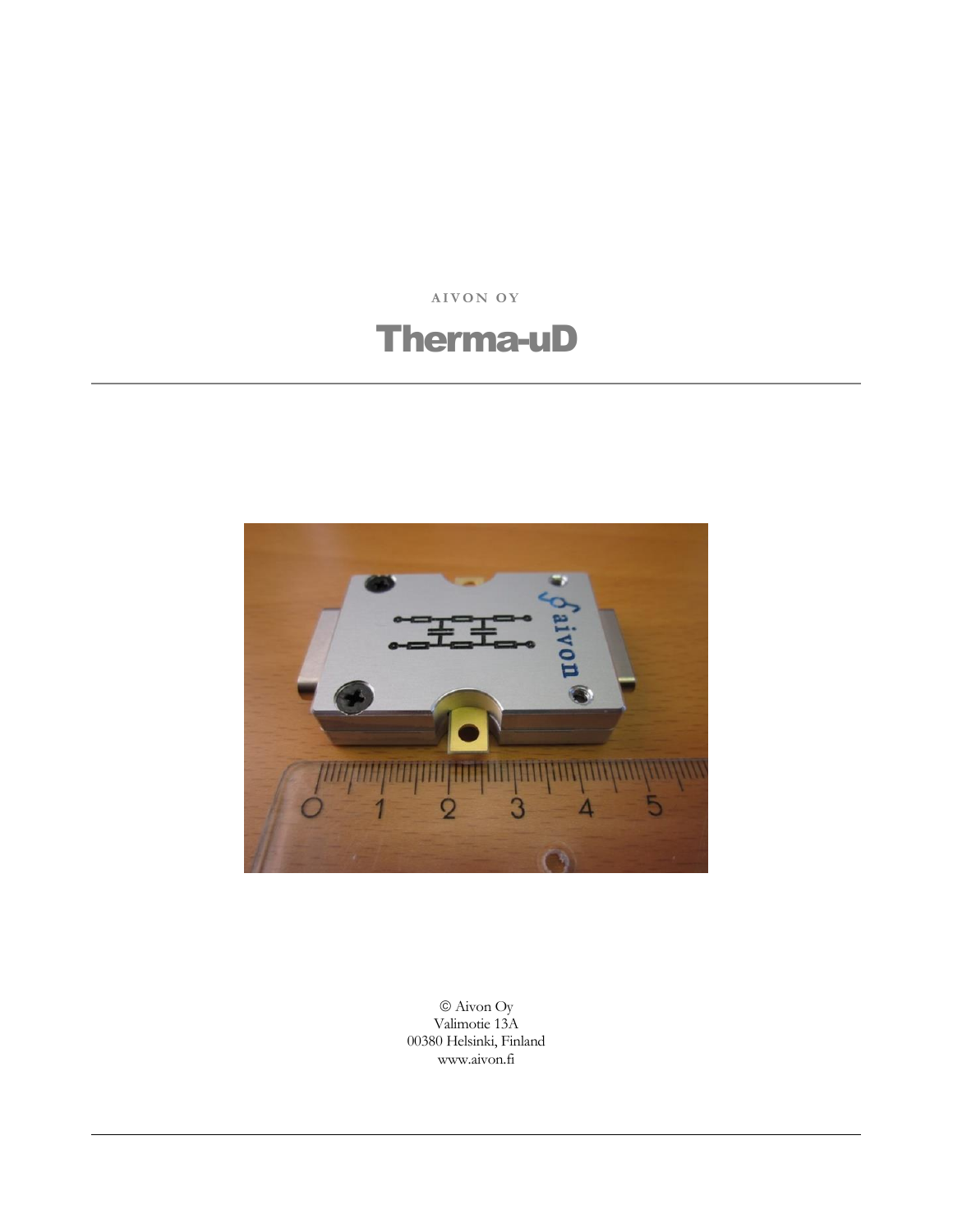## Table of Contents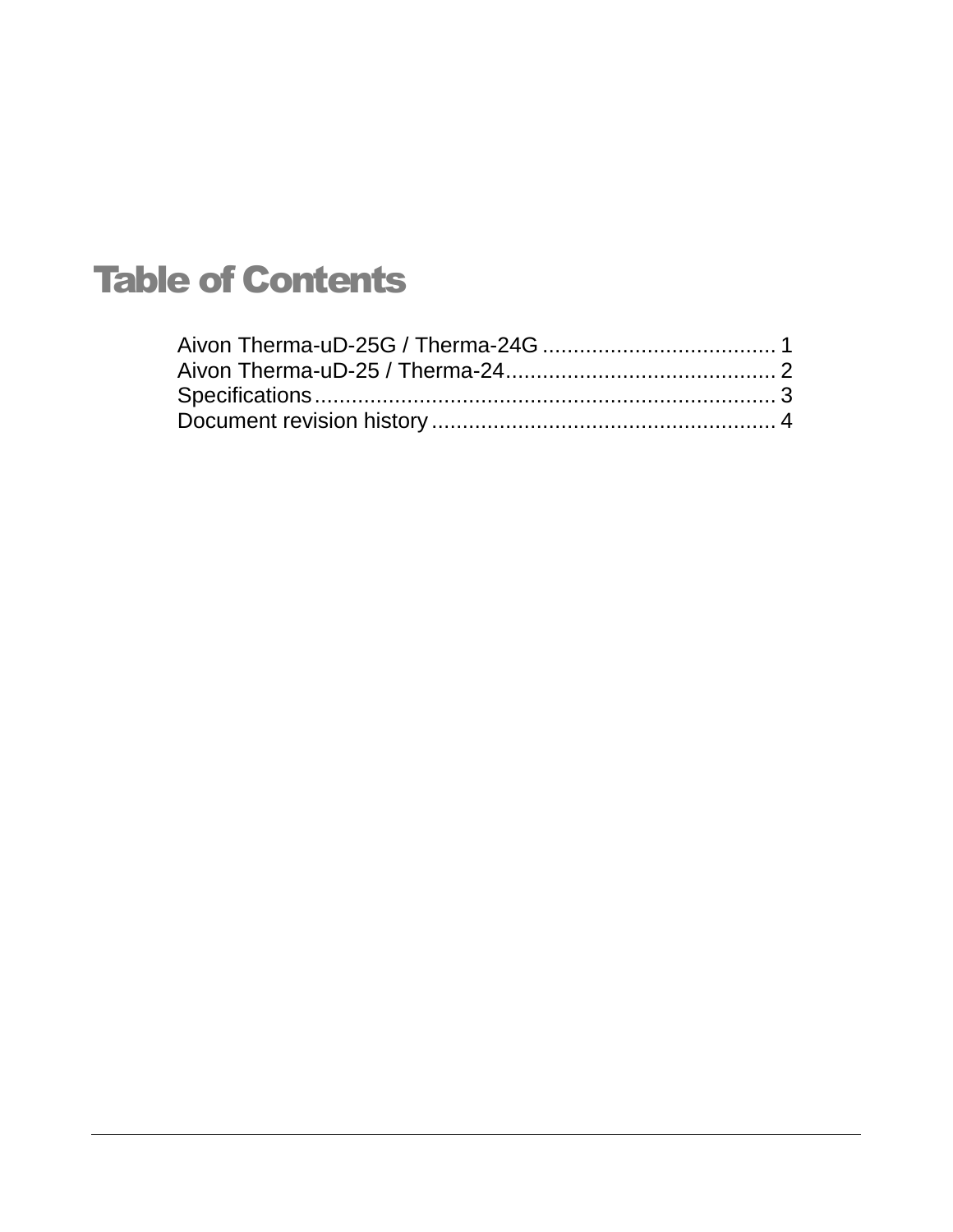### Therma-uD

## RC-filter and thermalization block

ivon Therma-uD is a RC-filter and thermalization block for 24-lines in robust aluminum enclosure. Connection in the block is via 1.27mm Dmicrominiature 25-contact Cinch connectors, from male to female (or vice-versa due to the symmetry). Enclosure can be easily opened if one wants to replace components or apply epoxy for e.g. rf suppression. The printed circuit board inside the filter has four layers of which the two inner layers form a perfect ground plane for grounding and thermalization purposes. A

#### <span id="page-3-0"></span>Aivon Therma-uD-25G / Therma-24G

Therma-uD-25G is a RC-filter and thermalization block for 24 individual lines that are grounded capacitively to ground plane. Aivon Therma-24G is similar except that Cinch connectors are replaced by solder pads. Figure 1 illustrates the equivalent circuit consisting of SMD resistors and capacitors. Ground plane has two small "wings" that can be reached without opening the enclosure for grounding and thermalization purposes. By default, an earthing strap is attached to one of the wings (see Fig. 2).



Figure 1: Equivalent circuit for one pair. Values could be e.g.  $R = 1$  k $\Omega$ ,  $C = 1$  nF. See Table I for possible values.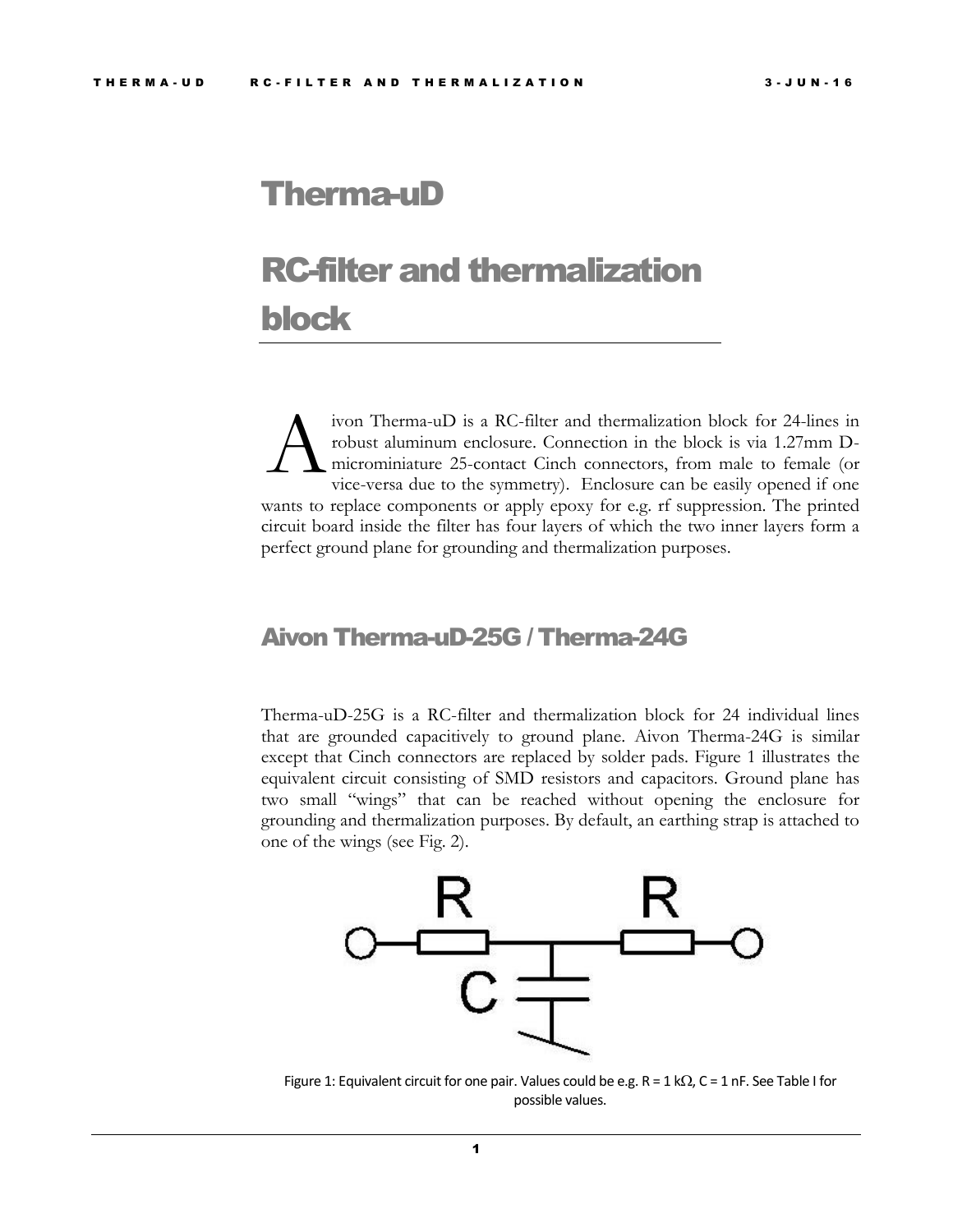

Figure 2: Earthing strap attached to Therma-uD-25G.

#### <span id="page-4-0"></span>Aivon Therma-uD-25 / Therma-24

Therma-uD-25 is a RC-filter and thermalization block for 12-pairs. Connection in the block is via 1.27mm D-microminiature 25-contact Cinch connectors, from male to female (or vice-versa due to the symmetry). Aivon Therma-24 is similar except that Cinch connectors are replaced by solder pads. Figure 3 illustrates the equivalent circuit consisting of SMD resistors and capacitors. Otherwise the structure is similar to Therma-uD-25G.



Figure 3: Equivalent circuit for one pair. Values could be e.g. R1=1 k $\Omega$ , R2=10 k $\Omega$ , C=1 nF. See Table I for possible values.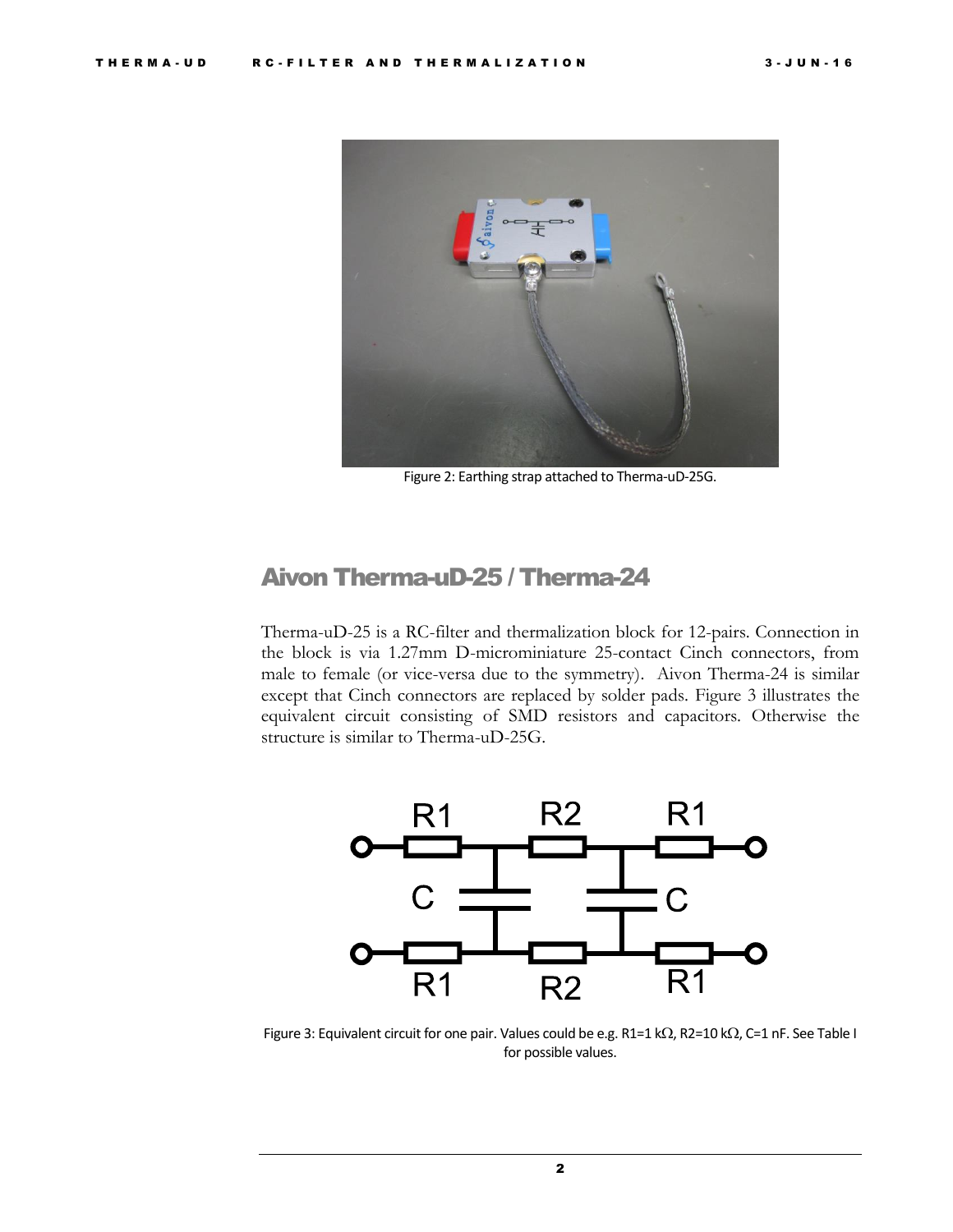

#### <span id="page-5-0"></span>**Specifications**

Data for the components is following:

- R1: values see Table I, thin film 0603 resistor
	- o RN73 series
	- o Specs at room temperature:
		- $\blacksquare$   $\pm$  10ppm/°C
		- $\overline{+}$  0.1%
		- 63mW
- R2 and R: values see Table I, thin film 1206 resistor
	- o RP73 series
	- o Specs at room temperature:
		- $\blacksquare$   $\pm$  15ppm/°C
		- $\blacksquare$   $\pm$  0.1%
		- **250mW**
- C: values see Table I, C0G / NP0, 50V 0603 capacitor
	- o Specs at room temperature:
		- $-5\%$